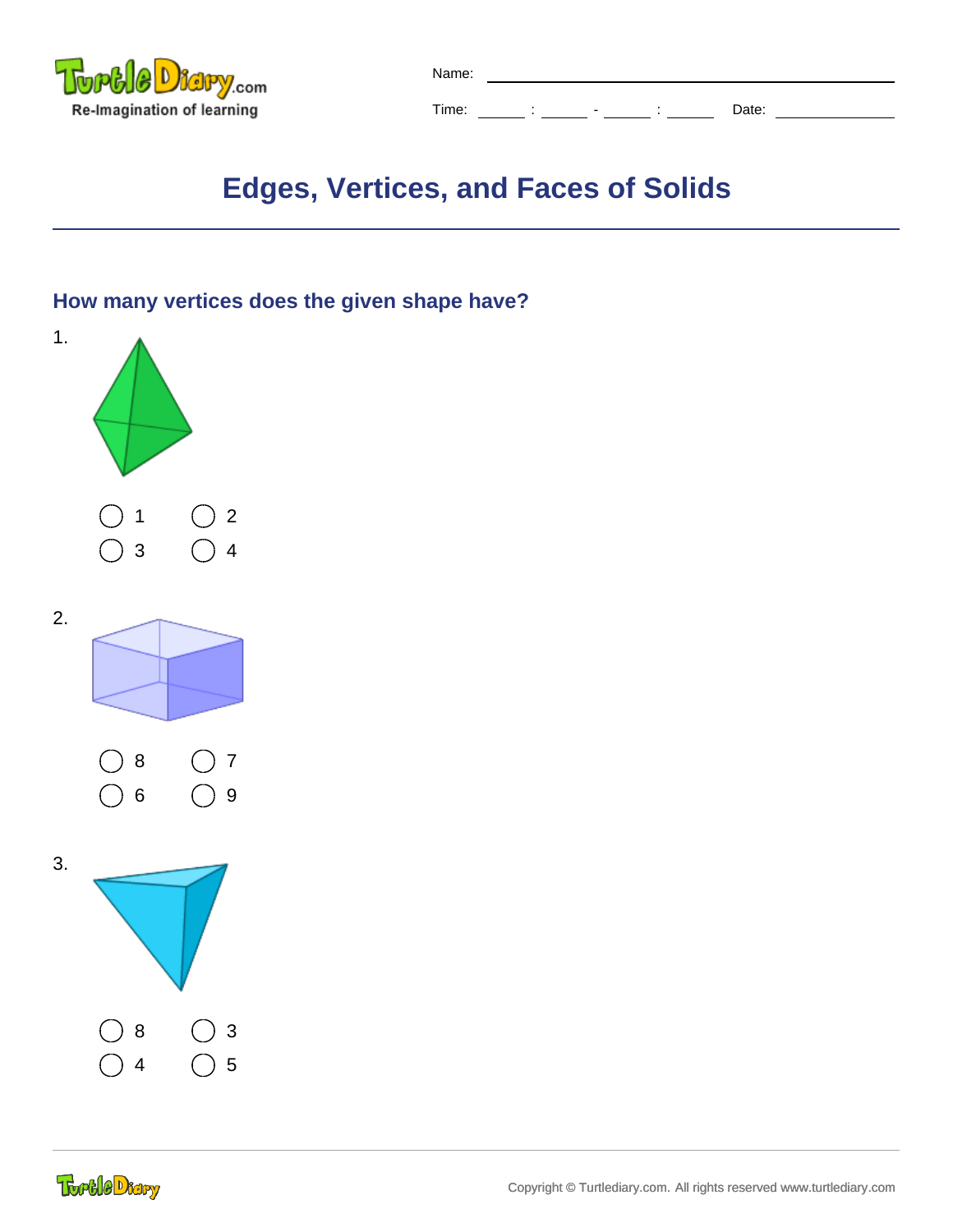

#### **How many edges does the given shape have?**



### **Which of the following shapes has fewer edges?**



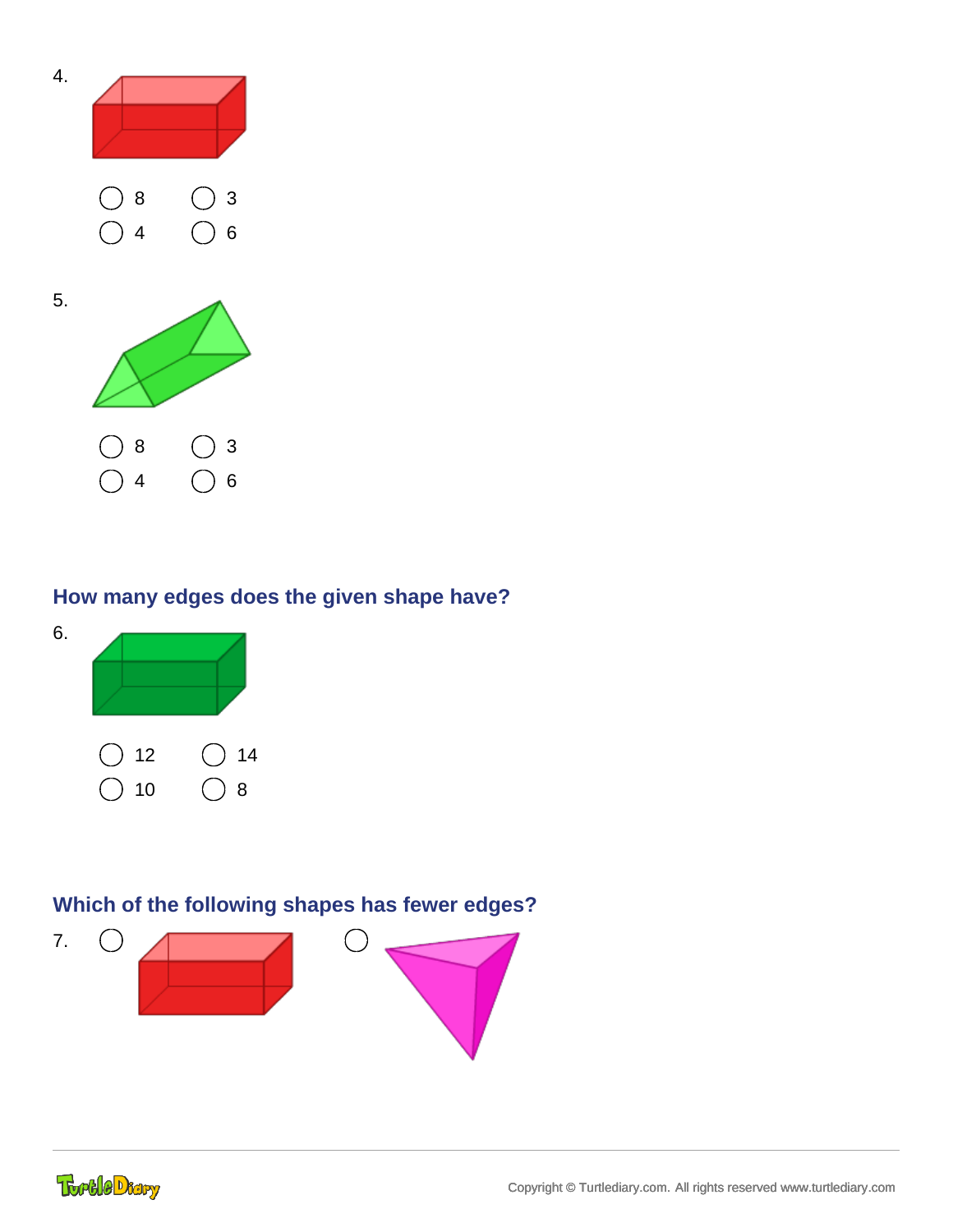

## **TortleDtary**